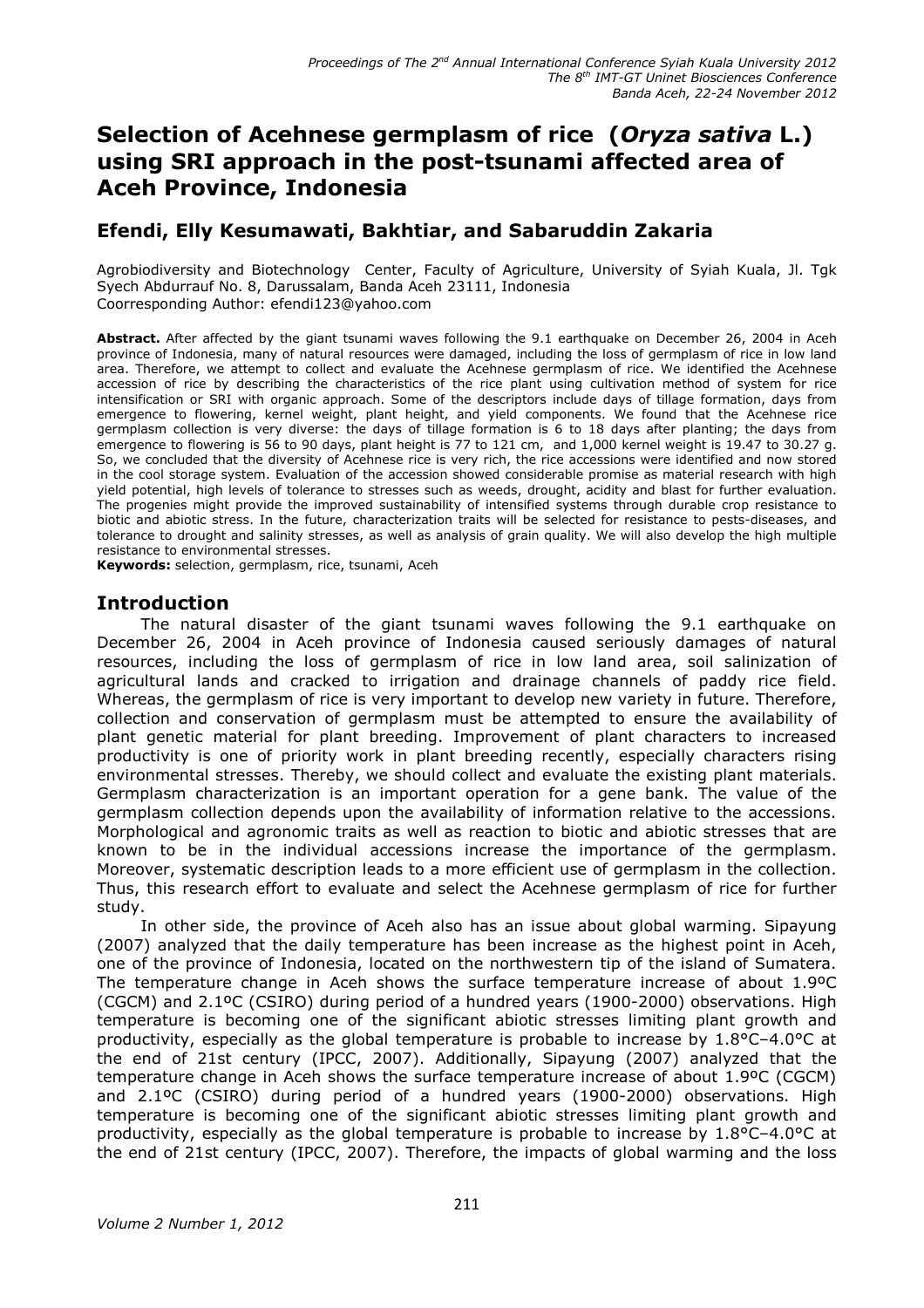of germplasm due to the tsunami wave in this province become more serious problem for insuring food security in the future.

Adaptation and mitigation for the disaster and climate change should be raised to create more resilient approach to anticipate food crisis. The system of rice intensification (SRI) around the world will be an innovation in many processes can raise the productivity of the land, labor, water, and capital in rice production (Efendi, 2011). There are costs involved with SRI adoption, particularly increased labor from farmers during their beginning education phase. Furthermore, with skill and belief, SRI can become labor-saving over time, saving water and seed, reducing costs, and raising paddy output (Uphoff, 2008)

The method of SRI enhance the growth and functioning of rice plants, root systems, and elaborate the numbers and diversity of the soil organism that serves to plant health and productivity (Uphoff, 2003; Randriamiharisoa et al., 2006). The method of SRI is raising not only the yield of paddy without anticipating on improved varieties or agrochemical inputs, but also to increase the outturn of milled rice (Uphoff, 2008). Rice plant produced by SRI method enhances performances both quantity and quality. Many farmers report and researchers have validated that SRI crops are more resistant to most pests and diseases, and better capable to tolerate adverse climatic affects. Resistance to biotic and abiotic stresses will become more important in the coming decades as farmers around the world have to cope with the effects of climate change and the growing frequency of extreme events (Uphoff, 2007). It is continuously being adapted for diverse environments as these environments and SRI becomes well understood.

In this research, we attempted to select some characters of Acehnese germplasm of rice using SRI approach in the Post-Tsunami affected Area of Aceh province, Indonesia. The selected material will be used as a material in further studying somaclonal variation of embryogenic callus for in vitro selection and regeneration of plantlets that are tolerant to drought and salinity stresses.

### **Materials and Methods**

#### **Analysis of seed accession**

Rice germplasm research conducted at Laboratory of Seed Science and Technology, Faculty of Agriculture. We emphasized two approaches: (1) characterization and (2) evaluation of morpho-agronomics. Characterization of seed performances and phenotypic plant of each accession described and catalogued for identifying the accession traits. In addition, genotypic differences and similarities also are characterized and catalogued. These data along with the evaluation for each accession served as the database in developing strategies for a core collection of rice germplasm. Evaluation of laboratory and field evaluation experiments for useful characters are conducted in experimental farm. Emphasis will be on evaluating for SRI responds with organic approach of cultivation. Thirty genotypes of rice containing approved varieties and elite candidate lines of different research organizations were included in this experiment.

### **Cultivation of the rice accession**

The cultivation of field experiment was conducted with the method of SRI in the district of Aceh Besar, province of Aceh, Indonesia that severe affected by giant tsunami on December 26, 2004. The climate of the district is type C with 26-36 °C of minimum and maximum temperature, and 75-90% of humidity. The local Acehnese varieties of rice were focused as the target of this research to collect and to identify the germplasm of rice in the Post-tsunami affected Area of Aceh, Indonesia. The rice seeds were germinated and sown into a tray containing natural sandy loam soil with 20% of compost. Then seven days old seedlings were transplanted into each pot filled with 3 kg of soil containing 5:1 of sandy loam and compost. For basal dressing, nutrient was applied for each pot with 50 g of organic fertilizer (cow manure) at ten days before transplanting. The top dressing was applied at 30 days after transplanting by using organic fertilizer (Petroganic 50 g1 pot).

#### **Evaluation of morpho-agronomics**

Some morphological characteristics i.e., days to tillage formation, days to flower, plant height, number of tillers, and 1000-grains weight were recorded on plant and pot basis and the data thus collected were subjected to analysis using descriptive methods. The Acehnese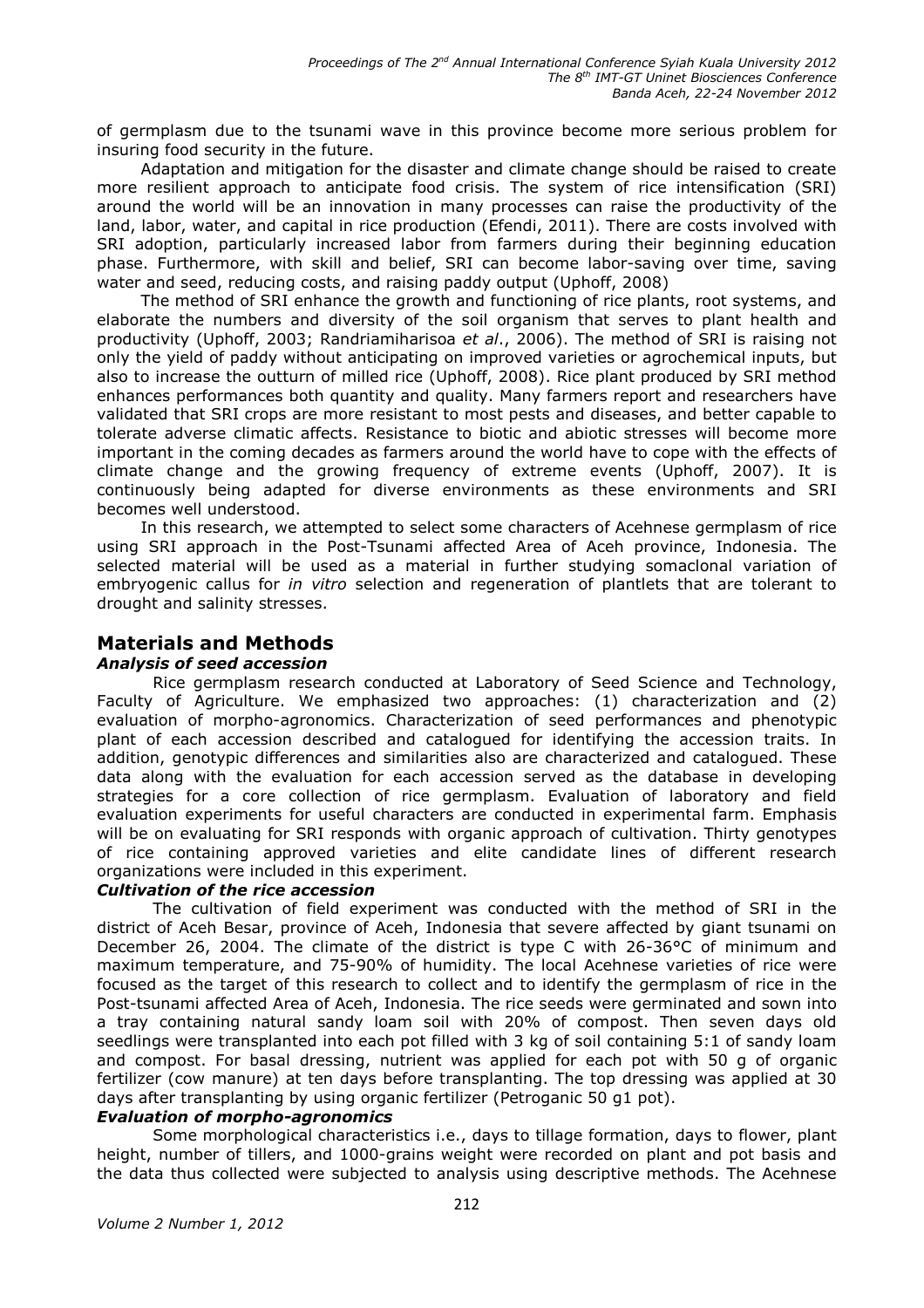and national varieties used in this research are: Arias, Pandrah, Asahan, Pandan Wangi, Beras Merah, Pade Mas, Bestari, Pade Mirah, Bo 100, Pade Pangku, Bo Santeut, Ramos 4 Bulan, Cut Krusek, Rom Ilang, Dupa, Sanbei, Kencana Bali, Tawoti, Limboto, and Vari.

# **Results and Discussion**

The analysis of variance for means indicated that the differences among the genotypes were significant for the Acehnese accession of rice (Table 1). In this study, we found the significant results of days to tillage formation, numbers of tillage, plant height, days to flowering, and weight of 1000 grain for 20 genotypes of rice germplasm collection. Kotaiah et al. (1986) and Bharadwaj et al. (2001) reported that the significant differences among the rice genotypes indicated the necessity to group them into clusters to identify the divergent groups.

|                       | Days to Tillage<br>Formation | Numbers of Tillage        |                           | Plant Height (cm)         |                              |
|-----------------------|------------------------------|---------------------------|---------------------------|---------------------------|------------------------------|
| Accessions of<br>Rice |                              | 30 days after<br>Planting | 60 days after<br>Planting | 30 days after<br>Planting | 60 days<br>after<br>Planting |
| Arias                 | 13                           | 2.7                       | 4.0                       | 68                        | 113                          |
| Asahan                | 9                            | 6.7                       | 8.0                       | 47                        | 83                           |
| Beras Merah           | 10                           | 3.3                       | 9.0                       | 44                        | 86                           |
| Bestari               | 9                            | 7.0                       | 17.0                      | 49                        | 77                           |
| Bo 100                | 9                            | 5.0                       | 15.0                      | 50                        | 96                           |
| <b>Bo Santeut</b>     | 13                           | 6.7                       | 17.0                      | 51                        | 82                           |
| Cut Krusek            | 12                           | 6.0                       | 18.0                      | 58                        | 103                          |
| Dupa                  | 15                           | 2.0                       | 8.0                       | 68                        | 115                          |
| Kencana               | 10                           | 3.0                       | 10.0                      | 63                        | 117                          |
| Limboto               | 13                           | 2.3                       | 5.0                       | 55                        | 113                          |
| Pandrah               | 9                            | 6.0                       | 20.0                      | 55                        | 95                           |
| Pandan Wangi          | 10                           | 5.7                       | 13.0                      | 56                        | 113                          |
| Pade Mas              | 9                            | 4.7                       | 14.0                      | 54                        | 99                           |
| Pade Mirah            | 18                           | 4.3                       | 16.0                      | 44                        | 77                           |
| Pade Pangku           | 14                           | 2.3                       | 5.7                       | 61                        | 118                          |
| Ramos                 | 6                            | 8.3                       | 8.7                       | 52                        | 83                           |
| Rom Ilang             | 10                           | 3.3                       | 10.3                      | 68                        | 121                          |
| Sanbei                | 8                            | 6.3                       | 17.3                      | 50                        | 93                           |
| Tawoti                | 8                            | 7.3                       | 15.7                      | 43                        | 80                           |
| Vari                  | 10                           | 2.0                       | 5.3                       | 64                        | 117                          |

Tabel 1. Morphological characteristics for days to tillage formation, number of tillers, and plant height for 20 genotypes of Acehnese rice accession

### Days to Tillage Formation and Numbers of Tillage

Observation of tillage formation (Table 1) showed that the Acehnese accession of rice have a range 6-18 days to tillage formation after planting. Accession of Ramos has the shortest time to form their tillages. While, the longest period for tillage formation occur on Pade Mirah accession, 18 days after planting. The results of study showed a phenotypic variation in days to tillage formation as plant responses in the method of SRI. Nemoto et al. (1995) explained that although primordia for tillers always are initiated by the plant, they do not always develop or may show delayed development. Some varieties develop their tillage in short time and the others longer. Active tillering at Ramos accession refers to the growth period when tillers emerge in rapid succession.

The results of this study (Tabel 1) showed that the number of tillages at 30 days after planting indicated a high genetic variation in Acehnese rice accession as their respond to the cultivation method of SRI. We found that the Ramos accession has the highest numbers of tillage at 30 days after planting. However, the results of observed plants in field showed that variety of Pandrah had the highest numbers of tiller at 60 days after planting. Whereas, the numbers of tiller of Ramos is commonly lower than others varieties. Smith and Dilday (2008) explained that some cultivars have a maximum tiller number and are also observed to have a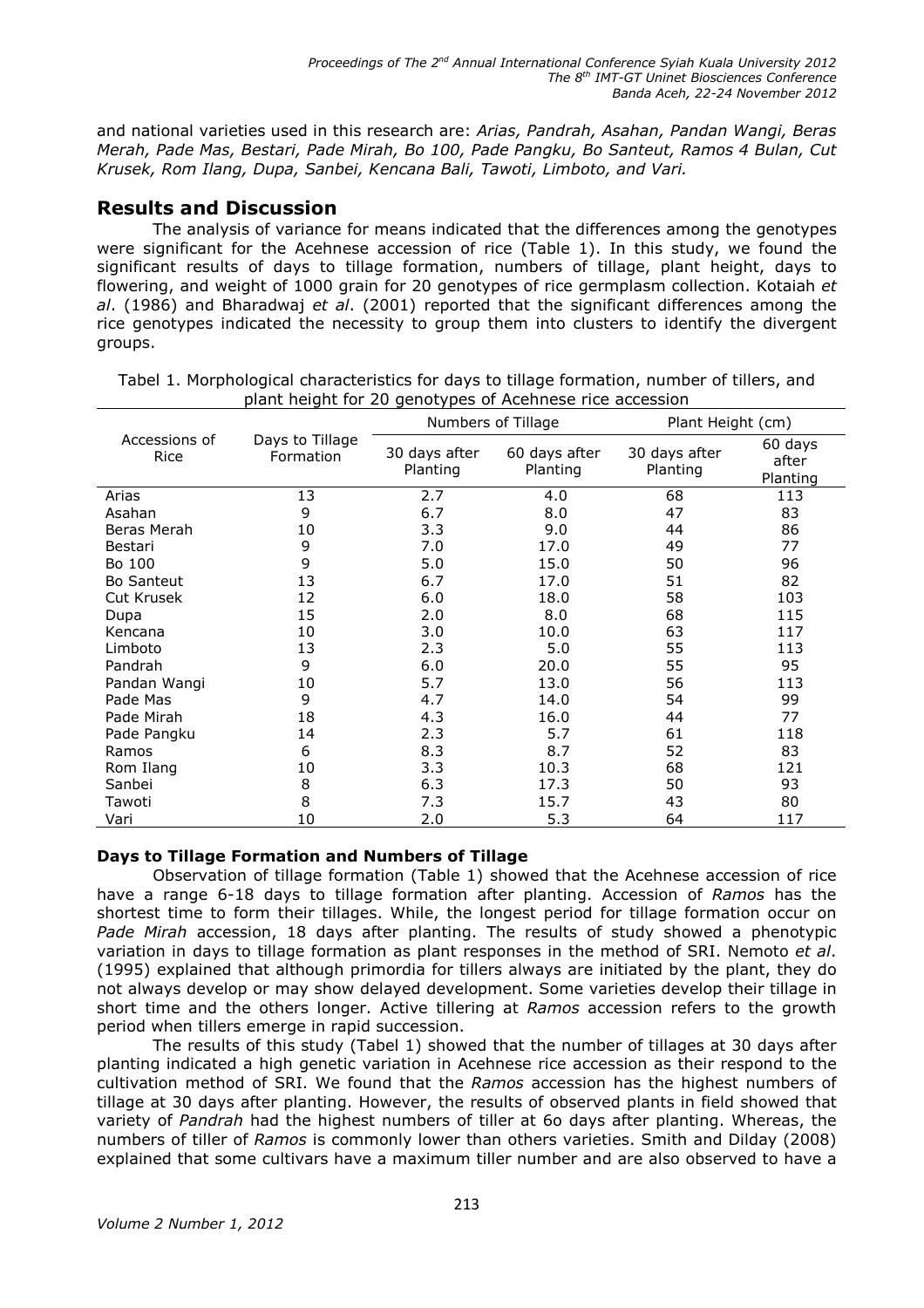termination point for effective tillering. This condition of tiller number relates to the number of panicles at maturity. The tillers produced after this stage does not form panicles.

Additionally, this study (Table 1) indicate that the observed accession also vary in tiller number as well as in earliness and vigor of tillering (Figure 1). Yoshida (1981) revealed that some cultivars very form tillers early; others show delayed or sparse tillering. The formation of tiller also is affected by plant spacing and soil fertility. When we plant seed in low densities, tiller numbers increase and the duration of tillering is extended. Performances of tillering are important to rice productivity because they affect the number of culms per square meter, the uniformity of ripening in the field, and grain yields per panicle (Jennings et al., 1989). So, moderate numbers of vigorous early tillers are considered the most advantageous to produce a maximum yield (Counce et al., 1996).

### **Plant Height**

According to plant growth observation in field (Table 1) showed that variety of Rom Ilang and Dupa had the highest plant at 30 days after planting with height of plant 68 cm. While, variety of Tawoti had the lowest plant height at 30 days after planting with the plant height 43 cm. The other varieties showed significantly different in plant height. This results indicated that the Acehnese accession of rice have high genetic variation (Figure 2).

Smith and Dilday (2003) explained that the plant height is affected by a series of nodes and internodes. Internode elongation during vegetative growth is generally the culm remains close to the ground and less develop. However, during reproductive growth, the uppermost internodes elongate to exsert the panicle above the leaf sheaths. Continuously, Hoshikawa (1989) revealed that the cotyledonary node, at the culm base, is morphologically unique. The total number of nodes on the main culm of the rice plant relates to the number of leaves. Culm height can be measured to either the base or tip of the panicle. It is a measurement of overall plant height. The results of the accession evaluation showed considerable promise as material research with various good characters, for example high yield potential, high levels of tolerance to stresses such as weeds, drought,



Figure 1. The accession of Acehnese rice showed vary in tiller number as well as in earliness and vigor of tillering



Figure 2. One of Acehnese accession of rice has high genetic variation especially in plant height

acidity and blast for further evaluation. The progenies might provide the improved sustainability of intensified systems through durable crop resistance to biotic and abiotic stress.

#### **Days to Flowering**

Results of this study showed a phenotypic variation in days to flowering as plant responses to SRI method of cultivation. We found that the days to flowering of all accession formed flower in different period (from 57.7 to 90.3 days). The shortest period of flowering found at Limboto variety. Meanwhile, the Cut Krusek of local Acehnese accession produced flower at the longest period for flowering or heading. The others varieties also showed significantly different in days to flowering (Table 2). The days to flowering related to panicle initiation during reproductive growth of rice plant. Blanco (1982) revealed that panicle initiation marks the onset of the reproductive phase and begins with the first differentiation of bract primordia at the shoot apex. In some cultivars, panicle initiation can occur only 15 days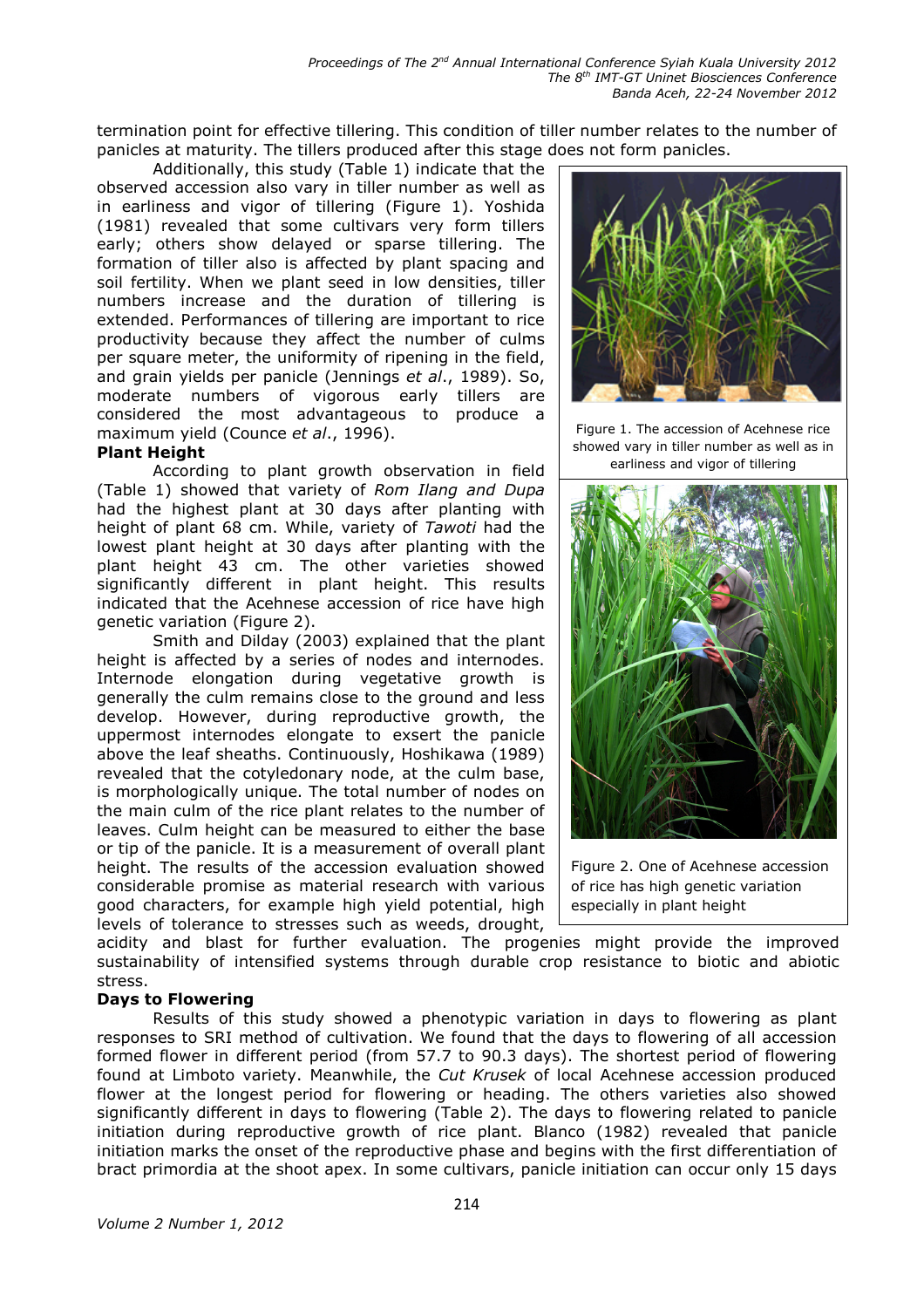before heading. Additionally, Moldenhauer et al. (1994) explained that the first visible sign that it has taken place is referred to as the green ring stage, at which point a thin green band is briefly visible at the lowermost internode prior to its elongation. During this period, environmental factors such as temperature extremes, drought, nutrient efficiencies, or toxicities can reduce numbers of panicle branches and/or spikelets and reduce pollen viability. This affects directly the second and third yield components (Smith and Dilday, 2003).

| Tabel 2. Reproductive characteristics for days to flowering and Weight 1000 Grains for 20 |  |  |  |  |  |  |
|-------------------------------------------------------------------------------------------|--|--|--|--|--|--|
| genotypes of Acehnese rice accession.                                                     |  |  |  |  |  |  |

| Accessions of Rice | Days to Flowering | 1000-Grains Weight (g) |
|--------------------|-------------------|------------------------|
| Arias              | 84.3              | 21,60                  |
| Asahan             | 68.0              | 21,87                  |
| Beras Merah        | 72.7              | 26,40                  |
| Bestari            | 73.0              | 27,60                  |
| Bo 100             | 86.3              | 19,47                  |
| <b>Bo Santeut</b>  | 86.3              | 22,67                  |
| <b>Cut Krusek</b>  | 90.3              | 20,27                  |
| Dupa               | 79.3              | 30,00                  |
| Kencana            | 75.3              | 28,13                  |
| Limboto            | 57.7              | 28,40                  |
| Pandrah            | 72.0              | 28,00                  |
| Pandan Wangi       | 58.7              | 27,87                  |
| Pade Mas           | 77.0              | 30,20                  |
| Pade Mirah         | 72.3              | 19,60                  |
| Pade Pangku        | 86.7              | 28,00                  |
| Ramos              | 76.7              | 24,80                  |
| Rom Ilang          | 74.0              | 30,27                  |
| Sanbei             | 72.3              | 23,87                  |
| Tawoti             | 66.0              | 28,00                  |
| Vari               | 79.3              | 30,00                  |

### 1000-Grains Weight

According to the measurement of grains weight, the results showed a phenotype variation in grains size and others performance of Acehnese rice accession (Figure 3) by way of plant responses to the system of rice intensification (SRI). In previous study, we stated that the SRI technology can improves the growth and functioning of rice plants root systems and enhances the numbers and diversity of the soil biota. SRI also report a reduction in pests, diseases, grain shattering, unfilled grains and lodging, as same as the reduction of agricultural chemicals, water use and methane emissions of global warming. The SRI method reduces the agronomic and economic risks that farmers face (Efendi, 2011). Furthermore, we found that 1000grains weight (Tabel 2) of Acehnese rice was significantly different among the accession. The smallest size of grains found at accession of Bo 100 (19.7 g<sup>-</sup>1000 grains). Whereas, the Rom Ilang accession showed the biggest size of grains  $(30.27 \text{ g}^{-1}000 \text{ grains})$ . We assumed that the grains size is also affected by ripening process during reproductive phase. Yoshida (1981) stated that grain growth during ripening is characterized by increase in size and weight of kernels as starch and sugars are translocated from culms and leaves. Sarwar et al. (1998) found that there were significantly different regarding values of morphological characters of rice grains. Grain size is the most important factors which influence yield a quality of rice. The grain had a strong correlation with 1000-grain weight.